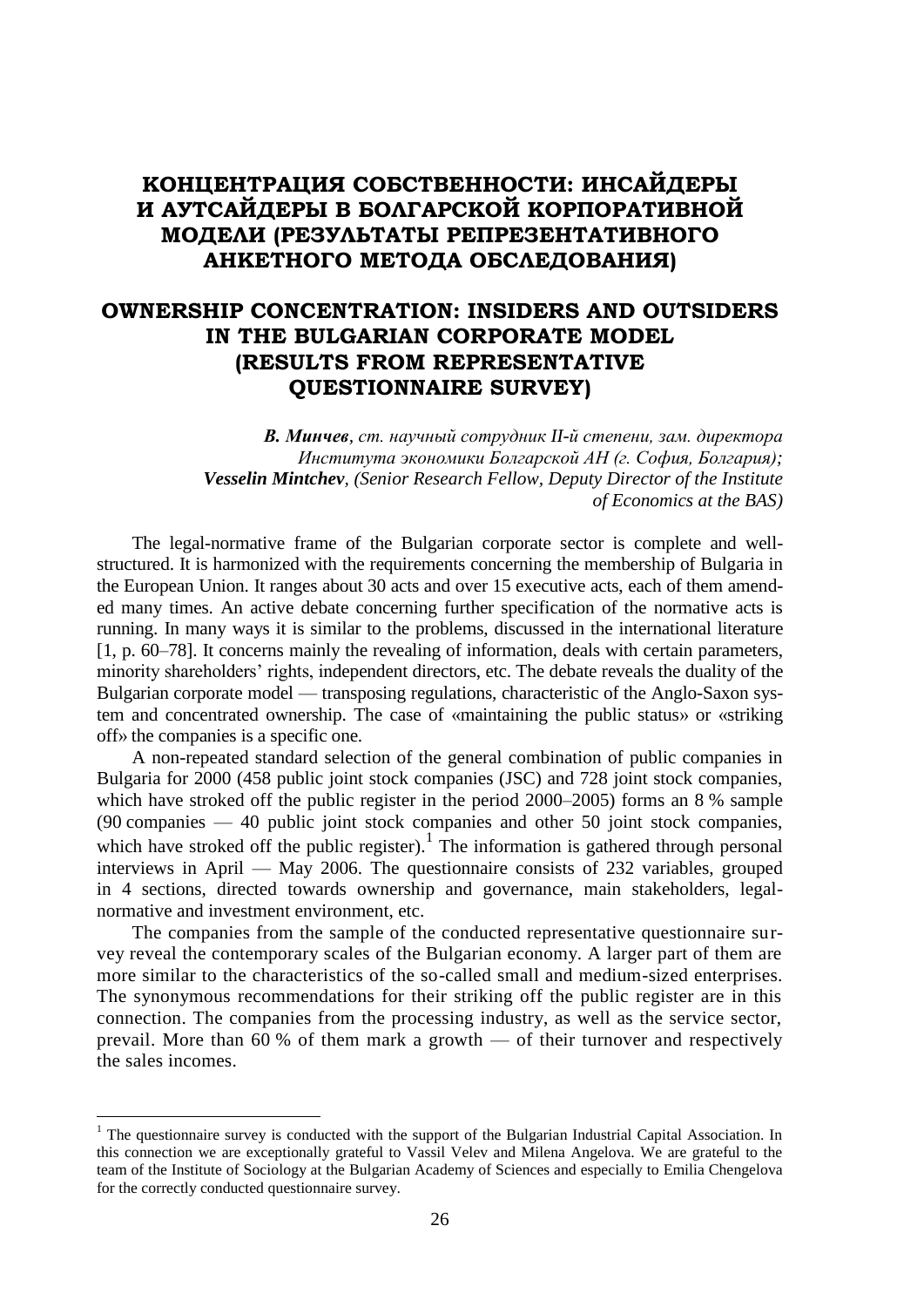The current paper presents the concrete results of the empiric study regarding ownership concentration and structure, which is considered an internal factor of the corporate governance. The percentage of the biggest three shareholders is used as an assessment of the ownership concentration in the companies from the sample.

### **Ownership concentration in public companies**

The literature on the corporate governance in Bulgaria imposes the general conclusion that «in Bulgaria there is a strong ownership concentration, which is among the strongest premises for corporate control, realized directly by the leading owners…» (2, p. 7)

The results of the questionnaire survey show a high degree of ownership concentration (table 1). In more than 68 % of the cases the biggest shareholder owns more than 40 % of the capital and in almost half of the joint stock companies — more than 60 %. The role of the second and third biggest shareholder should not be underestimated. In more than 40 % of the interviewed firms the second biggest shareholder holds up to 20 % of the capital of the companies, and in 17,8 % — between 20 and 40 %. In about 38 % of the cases the third biggest shareholder owns up to 20 % of the shares. Obviously, the data confirm that the process of ownership concentration generally is not completed. Therefore, a forming of a relatively «transparent» system of corporate control with dominating shareholding main bodies should be expected. In this connection the general question is to what extent the concentrated ownership exceeds the effectiveness of the firms and the corporate governance. Exactly the concentrated ownership in its different versions is a main economic mechanism for corporate control in the conditions of uncertain «transition» business environment in the Balkan area. The Bulgarian corporate sector shows features, characteristic of the continental model. Therefore, it can be expected that the *«Comply or explain»* 2 approach will be approved by most of the corporate agents in the country (3, p. 10–18).

*Table 1*

| B13. Approximately what percentage       | First biggest |       | Second biggest |               | Third biggest |       |
|------------------------------------------|---------------|-------|----------------|---------------|---------------|-------|
| of the shares in your company belongs    | shareholder   |       | shareholder    |               | shareholder   |       |
| to the first/second/third/biggest share- |               |       |                |               |               |       |
| holder (physical entity/juridical enti-  | number        | $\%$  | number         | $\frac{0}{0}$ | number        | $\%$  |
| $ty)$ ?                                  |               |       |                |               |               |       |
| Less than 20 %                           | 2             | 2,2   | 37             | 41,1          | 34            | 37,8  |
| More than $20-40%$                       | 14            | 15,6  | 16             | 17,8          | 2             | 2,2   |
| More than $40-60%$                       | 19            | 21,1  | 2              | 2,2           |               |       |
| More than $60-80%$                       | 19            | 21,1  |                |               |               |       |
| More than $80-100\%$                     | 24            | 26,7  |                |               |               |       |
| Replied                                  | 78            | 86,7  | 55             | 61,1          | 36            | 40,0  |
| Not replied                              | 12            | 13,3  | 35             | 38,9          | 54            | 60,0  |
| Total:                                   | 90            | 100,0 | 90             | 100,0         | 90            | 100,0 |

# **Percentage of shares, owned by the biggest shareholders in the interviewed enterprises**

On the other hand, the concentration level, considered as percentage of the biggest shareholder, does not depend on whether the enterprises have a status of a public company or they are «closed» joint stock companies (table 2). The distribution by ownership of the first biggest shareholder is considerably even between the public joint stock companies and

<u>.</u>

<sup>&</sup>lt;sup>2</sup> The principle "comply or explain" is adopted by the European Commission from the UK Combined Code. The corporate governances are obliged to explain to the shareholders and other interested parties the reasons for non-compliance with the recommended in general norms, set in the Codes for good corporate governance of the respective country. In Bulgaria such code is adopted at the end of 2007. The developed by the Bulgarian Stock Exchange code was active until then.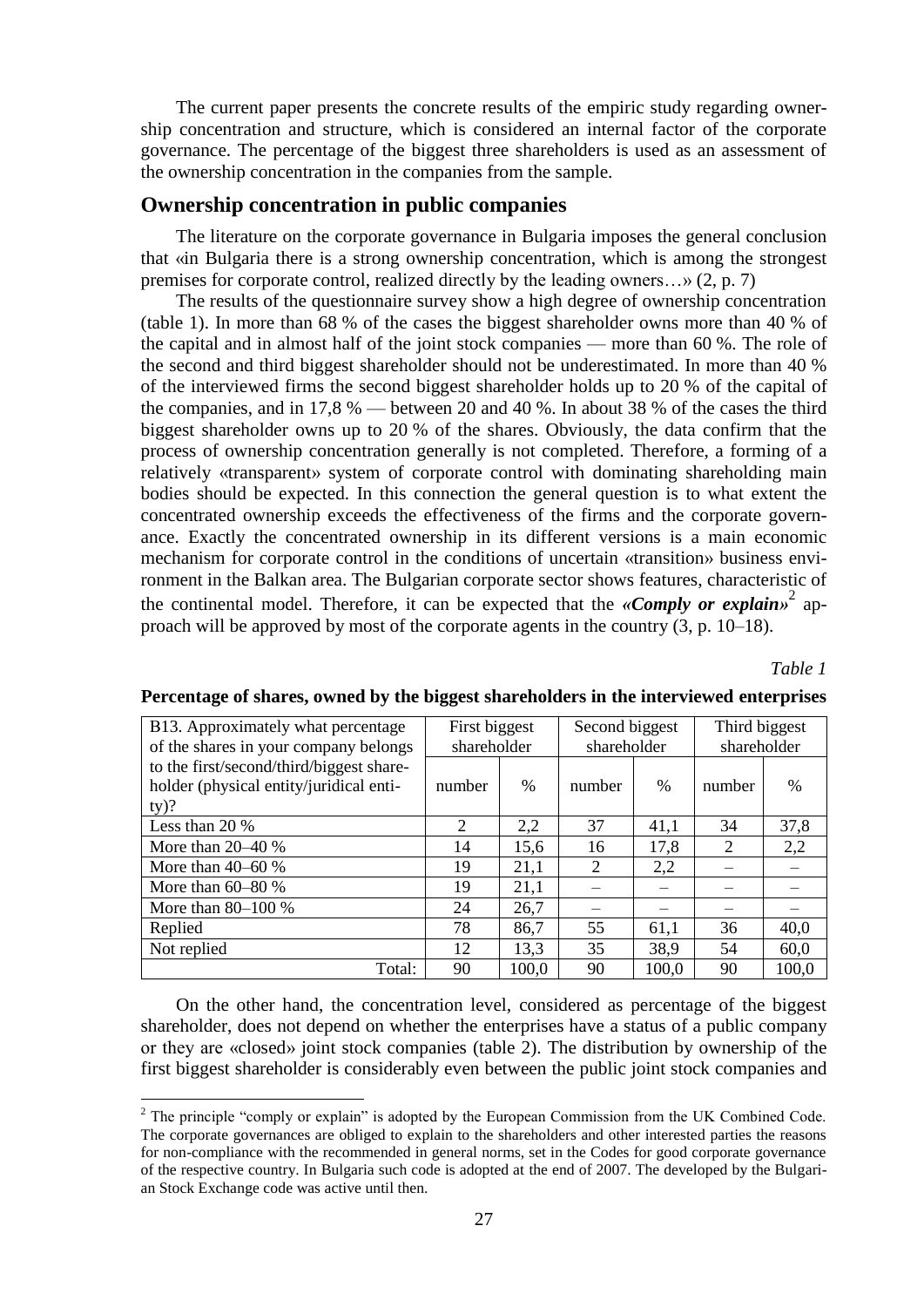other joint stock companies. However, the cases when the first shareholder owns less than 33 % of the ownership are an exception in the public (open) joint stock companies.

*Table 2*

# **Distribution of the first biggest shareholders by juridical status of the enterprises in the sample**

|                                              | JSC with status of public company           | <b>JSC</b>     | Total          |  |  |  |  |
|----------------------------------------------|---------------------------------------------|----------------|----------------|--|--|--|--|
|                                              | (number)                                    | (number)       | (number)       |  |  |  |  |
| Percentage of the first biggest shareholder  |                                             |                |                |  |  |  |  |
| Less than 33 %                               |                                             | 8              | 11             |  |  |  |  |
| $33 - 67%$                                   | 15                                          | 9              | 24             |  |  |  |  |
| More than 67 %                               | 19                                          | 21             | 40             |  |  |  |  |
| Total (number)                               | 37                                          | 38             | 75             |  |  |  |  |
| Percentage of the second biggest shareholder |                                             |                |                |  |  |  |  |
| Less than 33 %                               | 22                                          | 23             | 45             |  |  |  |  |
| More than 33 %                               | 6                                           | 3              | 9              |  |  |  |  |
| Total (number)                               | 28                                          | 26             | 54             |  |  |  |  |
|                                              | Percentage of the third biggest shareholder |                |                |  |  |  |  |
| Less than $10\%$                             | 15                                          | 12             | 27             |  |  |  |  |
| Less than $20\%$                             |                                             |                | 8              |  |  |  |  |
| More than 20 %                               |                                             | $\overline{2}$ | $\overline{c}$ |  |  |  |  |
| Total (number)                               | 19                                          | 18             | 37             |  |  |  |  |

The position of the second and third biggest shareholder is also not directly dependent on whether the companies are public or not. It is interesting also that the number of companies with «visible» second and third biggest shareholders decreases — the trend is compliant with the ownership concentration in the defined above as «uncertain» business environment.

The situation is different when we trace the distribution of the percentages of the first three shareholders depending on whether the interviewed companies belong to a holding structure (table 3). It is noticeable that in the so-called «independent» enterprises the percentage of the leading (biggest) shareholder outlines more clearly. The same is valid for the position of the second biggest shareholder in them. Such trend is observed (though in more limited number of cases) also for the third biggest shareholder. With certain «convention» we can conclude that the ownership structure in the enterprises from holdings will further develop (especially if taking into consideration the percentage of firms where the first shareholder has ownership less than 33 %).

*Table 3*

|                  | «Independent» enterprise                     | Enterprise from a holding | Total    |
|------------------|----------------------------------------------|---------------------------|----------|
|                  | (number)                                     | (number)                  | (number) |
|                  | Percentage of the first biggest shareholder  |                           |          |
| Less than 33 %   |                                              |                           | 11       |
| $33 - 67%$       | 18                                           |                           | 26       |
| More than 67 %   | 24                                           | 18                        | 42       |
| Total (number)   | 46                                           | 33                        | 79       |
|                  | Percentage of the second biggest shareholder |                           |          |
| Less than 33 %   | 23                                           | 24                        | 47       |
| More than $33\%$ | 8                                            | ∍                         | 10       |
| Total (number)   | 31                                           | 26                        | 57       |

# **Distribution of the first shareholders by enterprises' affiliation to holding structures**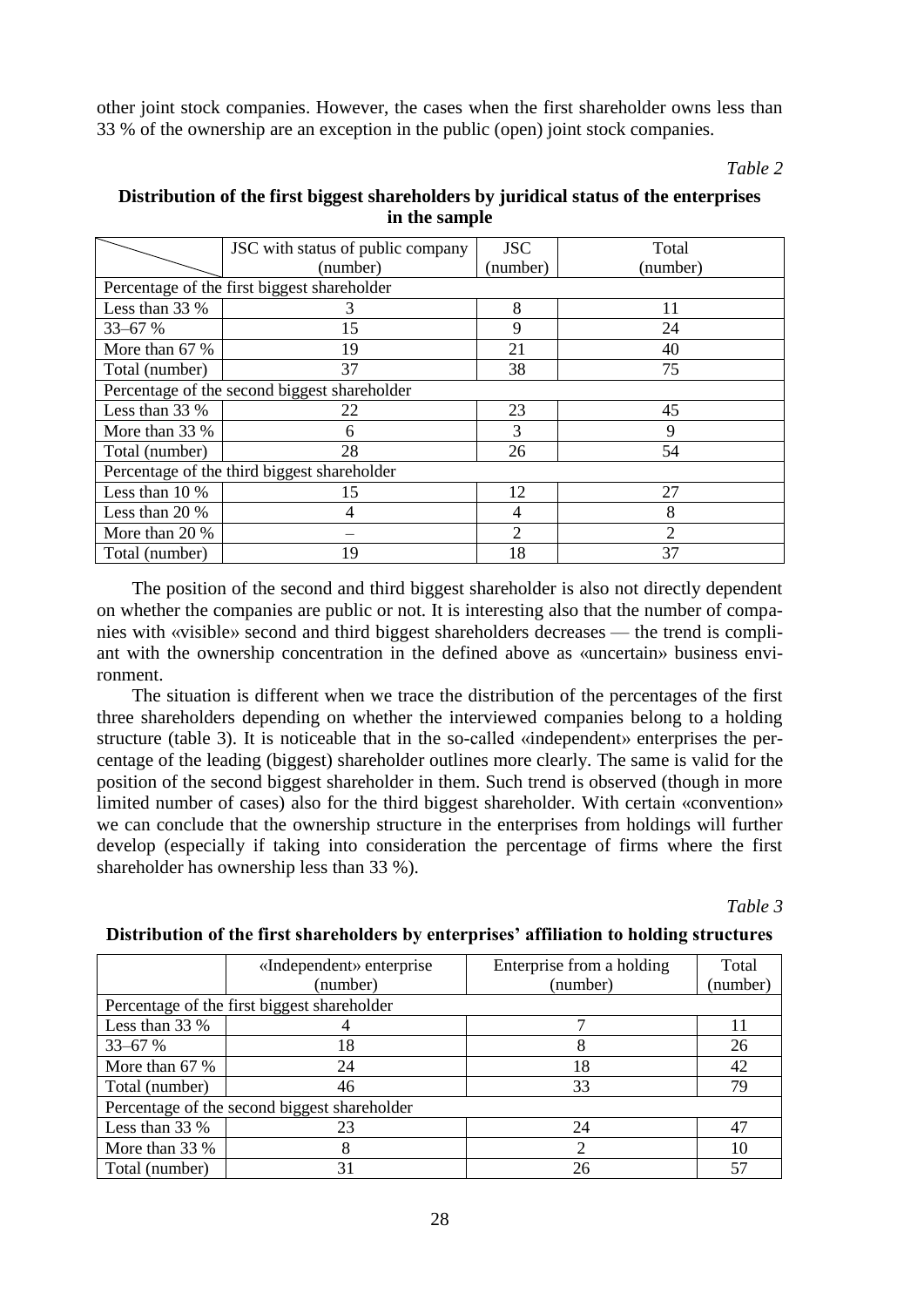|                  | «Independent» enterprise                    | Enterprise from a holding | Total |
|------------------|---------------------------------------------|---------------------------|-------|
|                  | (number)                                    | (number)                  |       |
|                  | Percentage of the third biggest shareholder |                           |       |
| Less than $10\%$ |                                             |                           | 27    |
| Less than $20\%$ |                                             |                           |       |
| More than 20 %   |                                             |                           |       |
| Total (number)   |                                             |                           | 39    |

To a certain extent this confirms the statements in many studies  $(4)$  — the degree of concentration in the so-called «independent» (not belonging to a holding) enterprises, as well as in the companies from holdings, is higher than the ownership distribution in the holding structures.

The ownership concentration is higher in the companies with personnel more than 1000 people (table 4). It is almost the same in the companies with not more than 100 people employed. The percentage of the first biggest shareholder (more than 67 % ownership) is less than  $\frac{1}{2}$  in the enterprises with personnel between 101–200 people, 201–500 people, etc. In the first, in 53,85 % of the cases the biggest shareholder owns capital of 33–67 %. In the second, the first leading shareholder owns the same percentages in more than 40 % of the interviewed companies, and in another more than 10 % he owns less than 33 % of the capital.

*Table 4*

### **Percentage of the first biggest shareholder depending on the size of the companies (number of employed)**

|                       | Percentage of the first biggest shareholder, % | Total |              |     |  |
|-----------------------|------------------------------------------------|-------|--------------|-----|--|
| Number of employed    | $33 - 67$ %<br>Less than 33 %                  |       | $67 - 100 %$ |     |  |
| Less than 100 people  | 10,00                                          | 30,00 | 60,00        | 100 |  |
| $101-200$ people      |                                                | 53,85 | 46,15        | 100 |  |
| $201-500$ people      | 11,76                                          | 41,18 | 47,06        | 100 |  |
| $501-1000$ people     | 28,57                                          | 28,57 | 42,86        | 100 |  |
| More than 1000 people |                                                | 25,00 | 75,00        | 100 |  |
| Total:                | 9.84                                           | 37,70 | 52,46        | 100 |  |

If we consider the dependency of ownership concentration — size by balance value of the assets, we determine the highest percentage of the first shareholder in the companies with more than 30 million BGN assets. In the other cases — balance value less than 30 million BGN, the first shareholder is most often positioned in the second range — 33–67 %. However, we should have in mind that enterprise with balance value more than 30 million BGN are not more than 10 % of the sample.

*Table 5*

#### **Necessity of ownership concentration in the companies from the sample**

| B14. In your opinion, is further ownership concentration necessary? | Number | %     |
|---------------------------------------------------------------------|--------|-------|
| It is inexpedient, further ownership concentration is not needed    | 49     | 54,4  |
| Yes, it is expedient to increase the concentration level            | 18     | 20,0  |
| Yes, the concentration level should increase substantially          |        | 5,6   |
| It is difficult for me to reply                                     | 14     | 15,6  |
| Not replied                                                         |        | 4,4   |
| Total:                                                              | 90     | 100.0 |

The declared necessity of further ownership concentration should be interpreted in the same way (see table 5). More than half of the interviewed outline that it is not necessary. Still, about 20 % of the respondents state that there is a «moderate» necessity of ownership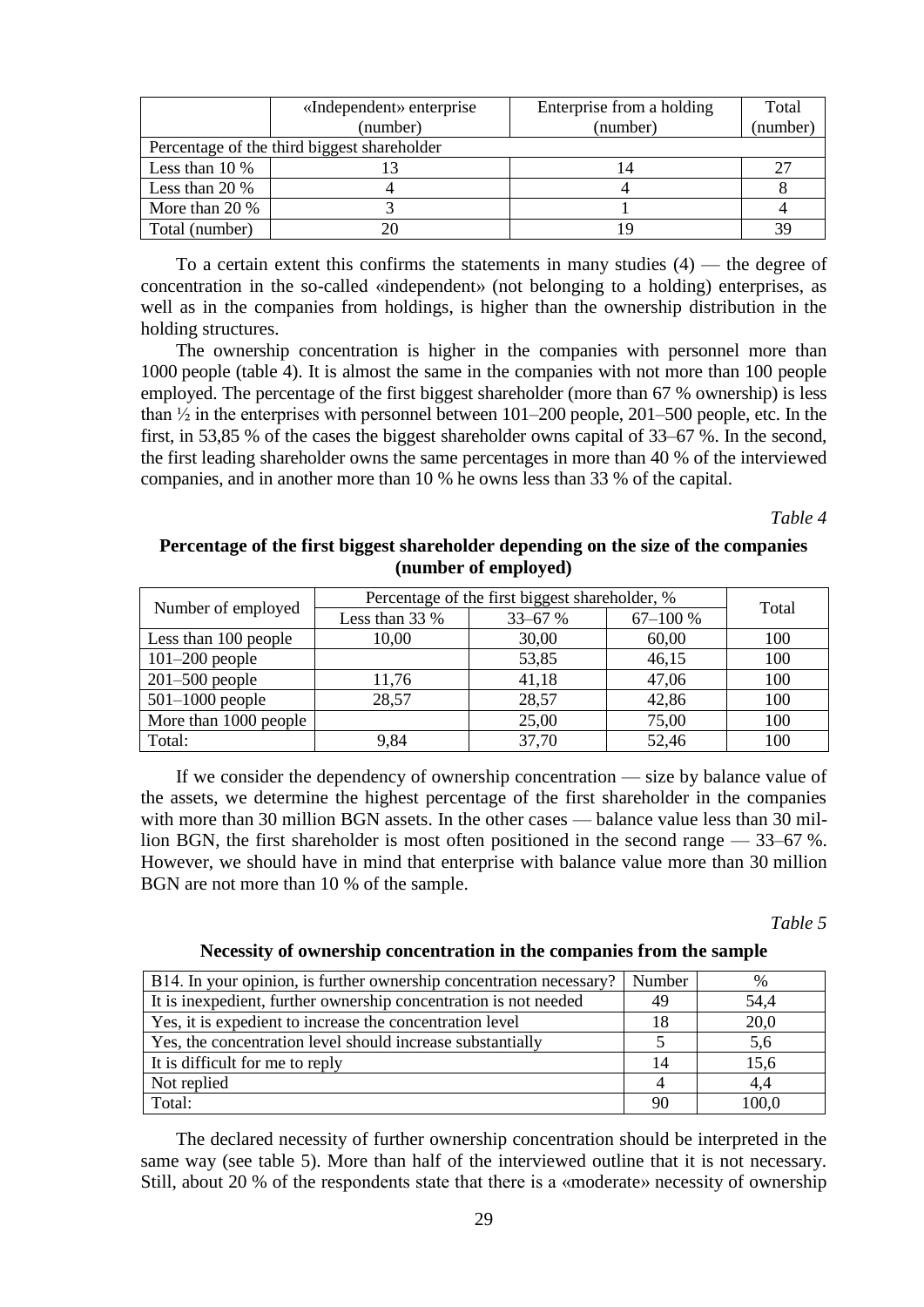concentration. Only in about 6 % of the cases (i.e. 5 companies) there is a definite reply that an increase of the ownership concentration is needed.

#### **Main stakeholders**

The ownership structure in the interviewed companies is characterized by a serious presence of the so-called insiders — mainly managers, and significantly less personnel.

Despite the high percentage of not replied, the presence of the management in the ownership of the studied companies is impressive. In more than ½ of the cases they hold more than half of the capital. On the other hand, in another 17,8 % of the cases the presence of the management is also not to be underestimated – they own between 30 and 50 % of the ownership.

The presence of the management is especially visible where the ownership concentration is high (more than 67 % for the first biggest shareholder). In 15 of the studied companies with such ownership concentration the management holds more than 70 % of the capital. This in practice covers the percentage of the biggest shareholder. Thus, the conclusion of coincidence of management and ownership in about 1/3 of the companies, for which we have information, outlines.

The personnel representatives are also among the owners, but mainly as minority shareholders. In about 74,5 % of the cases, for which we have information, they have less than 10 % of the shares. In another 20 % of the interviewed companies, however, they own between 10 and 30 % of the capital, and only in 2 companies – between 30 and 50 %.

*Table 6*

| $Share - insiders$ |        | Managers         | Workers |                  |  |  |
|--------------------|--------|------------------|---------|------------------|--|--|
|                    | Number | % in all replied | Number  | % in all replied |  |  |
| Less than $10\%$   |        | 15,6             | 35      | 74,5             |  |  |
| 10-30 %            |        | 11,1             | 9       | 19,1             |  |  |
| $31 - 50%$         | 8      | 17,8             | 2       | 4,3              |  |  |
| 51-70 %            |        | 11,1             |         |                  |  |  |
| 71-90 %            | 6      | 13,3             |         |                  |  |  |
| $91 - 100 %$       | 14     | 31,1             |         | 2,1              |  |  |
| Replied            | 45     | 100,0            | 47      | 100,0            |  |  |
| Not replied        | 45     |                  | 43      |                  |  |  |
| Total:             | 90     |                  | 90      |                  |  |  |

**Percentage of the so-called insiders in the ownership of the interviewed companies**

The workers own up to 10 % in 18 of the studied companies. There the biggest shareholder has more than 67 % of the ownership. So, the higher the ownership concentration, the more limited the workers' and any other participation in it is. In this sense, the personnel participation is obviously not considered an incentive for achieving higher productivity, competitiveness, etc.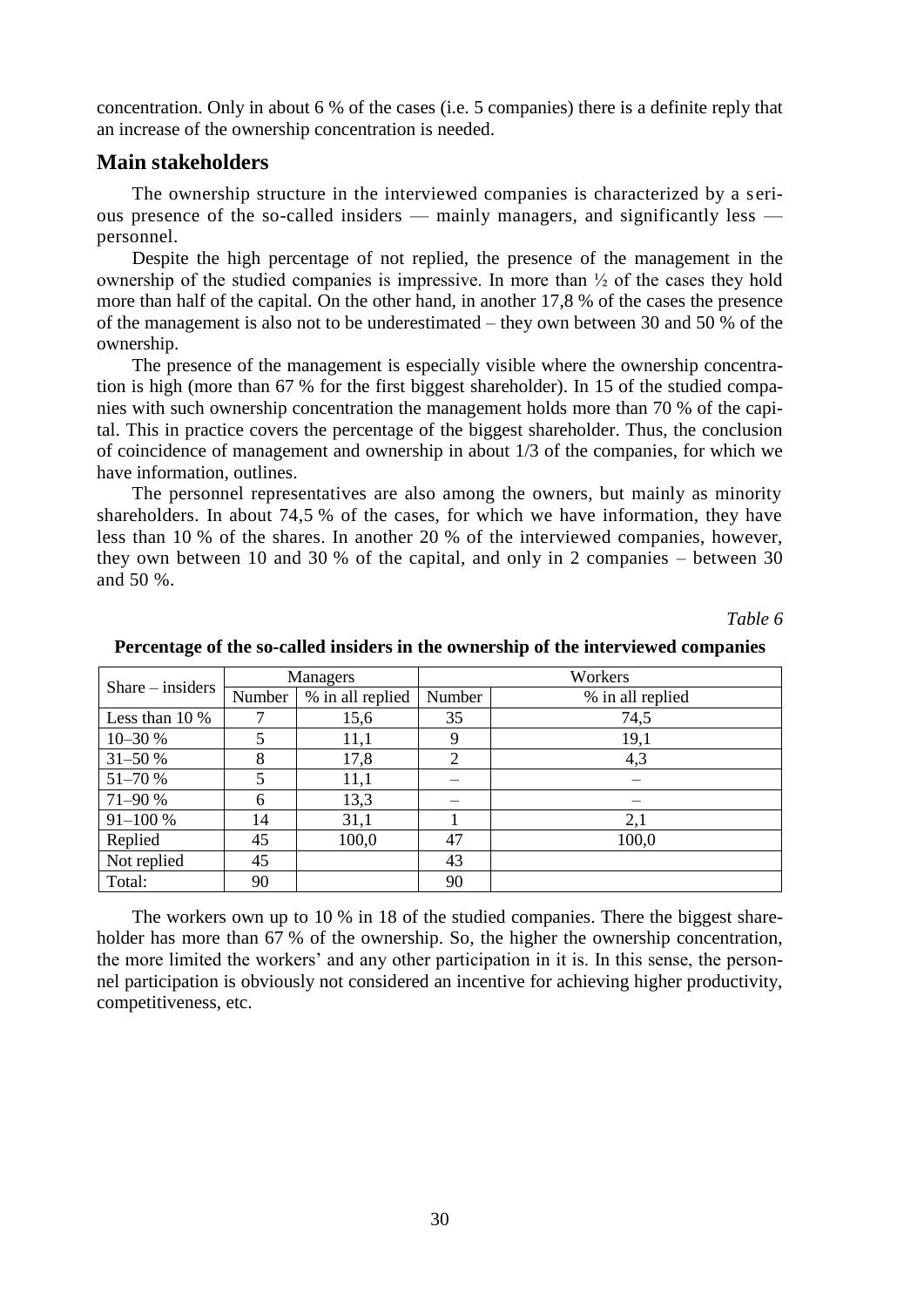#### *Table 7*

| Share-<br>outsiders |                | State (na-<br>tional, re-<br>gional and<br>local autho-<br>rities), state<br>enterprises,<br>holdings | Individuals,<br>not working in<br>the enterprises<br>at the moment |                        | Bulgarian pri-<br>vate enterpris-<br>es, holdings |                        |                | Other (invest-<br>ment compa-<br>nies, pension<br>funds, etc.) |                | Foreign in-<br>vestors<br>(physical en-<br>tities/juridical<br>entities) |  |
|---------------------|----------------|-------------------------------------------------------------------------------------------------------|--------------------------------------------------------------------|------------------------|---------------------------------------------------|------------------------|----------------|----------------------------------------------------------------|----------------|--------------------------------------------------------------------------|--|
|                     | number         | $\%$ in all<br>replied                                                                                | number                                                             | 급<br>replied<br>$%$ in | number                                            | 급<br>replied<br>$%$ in | number         | $%$ in all<br>replied                                          | number         | $\%$ in all<br>replied                                                   |  |
| Less than<br>10 %   | 6              | 40,0                                                                                                  | 24                                                                 | 48,0                   | 6                                                 | 14,3                   | 11             | 78,6                                                           | 5              | 27,8                                                                     |  |
| 10-30 %             | 1              | 6,7                                                                                                   | 16                                                                 | 32,0                   | 4                                                 | 9,5                    | $\overline{2}$ | 14,3                                                           | 3              | 16,7                                                                     |  |
| 31-50 %             | $\overline{2}$ | 13,3                                                                                                  | 6                                                                  | 12,0                   | $\overline{7}$                                    | 16,7                   |                | $\overline{\phantom{0}}$                                       | $\overline{2}$ | 11,1                                                                     |  |
| 51-70 %             |                |                                                                                                       | $\overline{4}$                                                     | 8,0                    | 8                                                 | 19,0                   |                | —                                                              | $\overline{2}$ | 11,1                                                                     |  |
| 71-90 %             | 2              | 13,3                                                                                                  |                                                                    |                        | 9                                                 | 21,4                   |                | —                                                              | $\overline{2}$ | 11,1                                                                     |  |
| $91 - 100 %$        | $\overline{4}$ | 26,7                                                                                                  |                                                                    |                        | 8                                                 | 19,0                   | 1              | 7,1                                                            | 4              | 22,2                                                                     |  |
| Replied             | 15             | 100,0                                                                                                 | 50                                                                 | 100,0                  | 42                                                | 100,0                  | 14             | 100,0                                                          | 18             | 100,0                                                                    |  |
| Not replied         | 75             |                                                                                                       | 40                                                                 |                        | 48                                                |                        | 76             |                                                                | 72             |                                                                          |  |
| Total:              | 90             |                                                                                                       | 90                                                                 |                        | 90                                                |                        | 90             |                                                                | 90             |                                                                          |  |

**Share of the so-called outsiders in the ownership of the interviewed companies**

Having in mind the limited number of cases we comment (table 6), the conclusions here are rather indicative, orienting, concerning imposed trends in the corporate sector in the country.

Concerning the presence of the so-called outsiders in the ownership (see table  $7$ ) individuals, not working in the relative enterprise at the moment, Bulgarian juridical entities, foreign investors, state and institutional investors, we can state the following:

1. Individuals, not engaged at the moment with the interviewed companies, in most cases are minority shareholders. Almost half of the respondents to this question — namely in 48 % of the cases, do not possess more than 10 % of the capital. On the other hand, in about 1/3 of the cases Bulgarian citizens are in the range of 10–30 % of the capital. However, in the other about 20 % of the companies, for which we have information, they control more than 30 % of the ownership.

2. The situation is more different for the local juridical entities — there in more than 57 % of the cases they own more than 50 % of the ownership, and in about 1/3 of the interviewed enterprises their percentage exceeds 70 %.

3. Concerning the presence of institutional or foreign investors — obviously in the segment «corporate sector» it is still quite limited. Concerning the institutional investors — this is due to regulation and normative restraints. Though quite modest, the foreign participation is also oriented towards higher ownership concentration. In more than 40 % of the respondents, where foreign participation is fixed, they control more than 50 % of ownership. Moreover, in 1/3 of the cases the foreign investors own more than 70 % of the capital.

4. Though single (the participation of the discussed above institutional investors is similar), there are cases of participation of the state in the ownership of the interviewed companies.